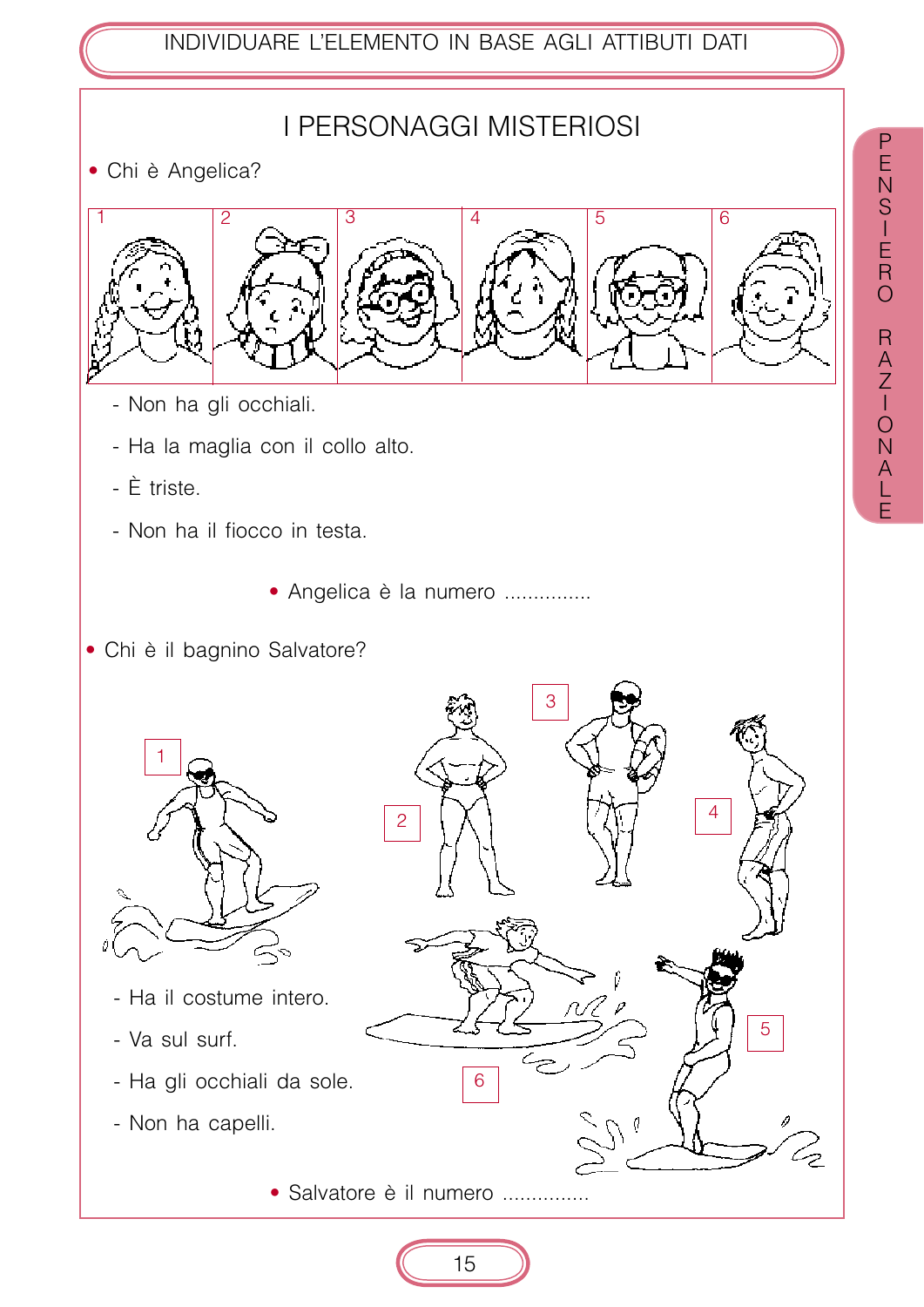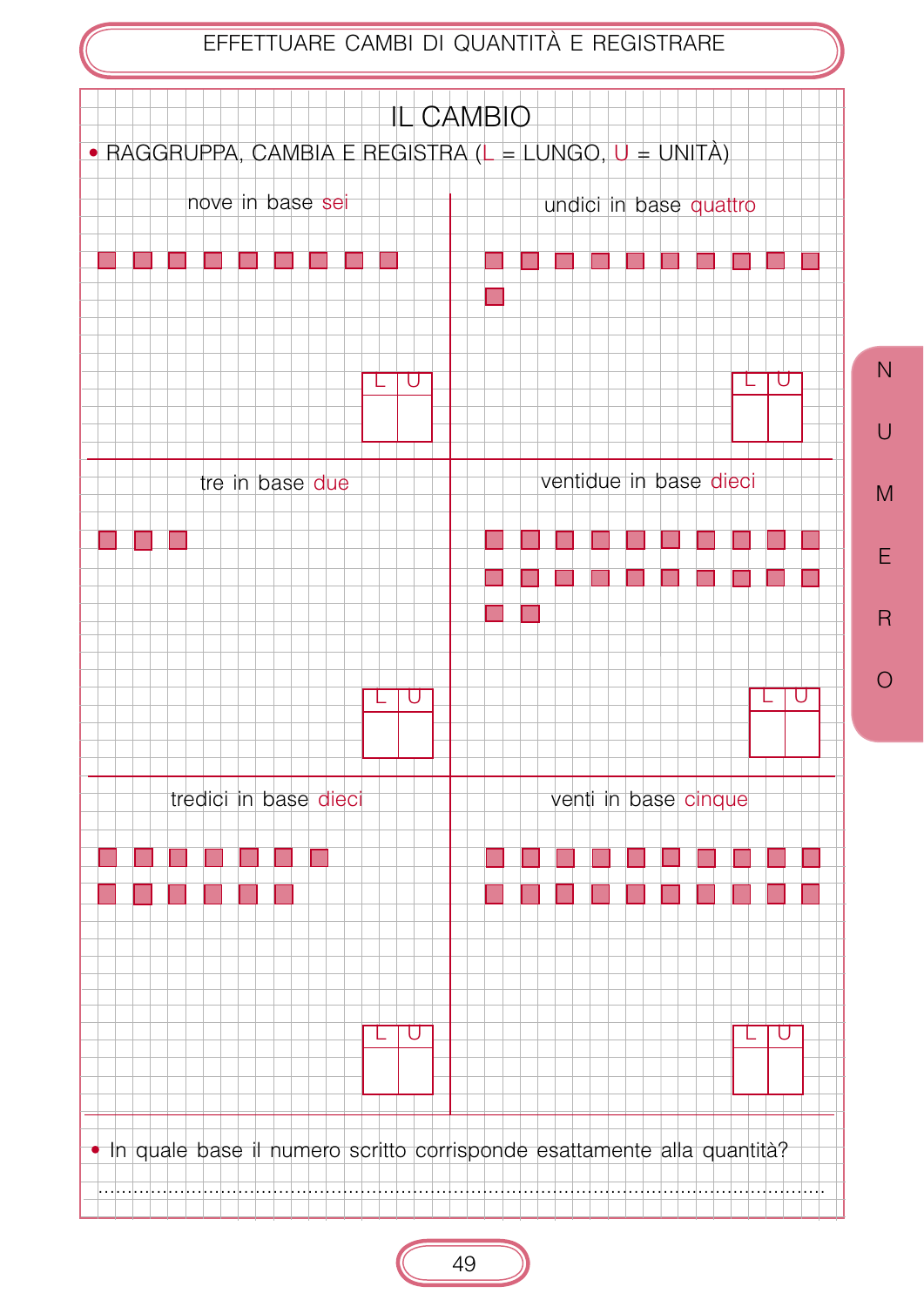### UN PUZZLE DI DIVISIONI

. RISOLVI LE DIVISIONI E RICOMPONI IL PUZZLE NEL TUO QUADERNO SEGUENDO L'ORDINE DELLE OPERAZIONI.

| $45:9 = 36:4 = 60:10 = 48:6 = 42:6 =$                                                                  |  |  |
|--------------------------------------------------------------------------------------------------------|--|--|
| $24: 12 =   16: 4 =   100: 10 =   21: 7 =   33: 3 =$                                                   |  |  |
| $24:2 = \begin{vmatrix} 7:7 = \end{vmatrix}$ 26 : 2 = $\begin{vmatrix} 45:3 = \end{vmatrix}$ 100 : 5 = |  |  |



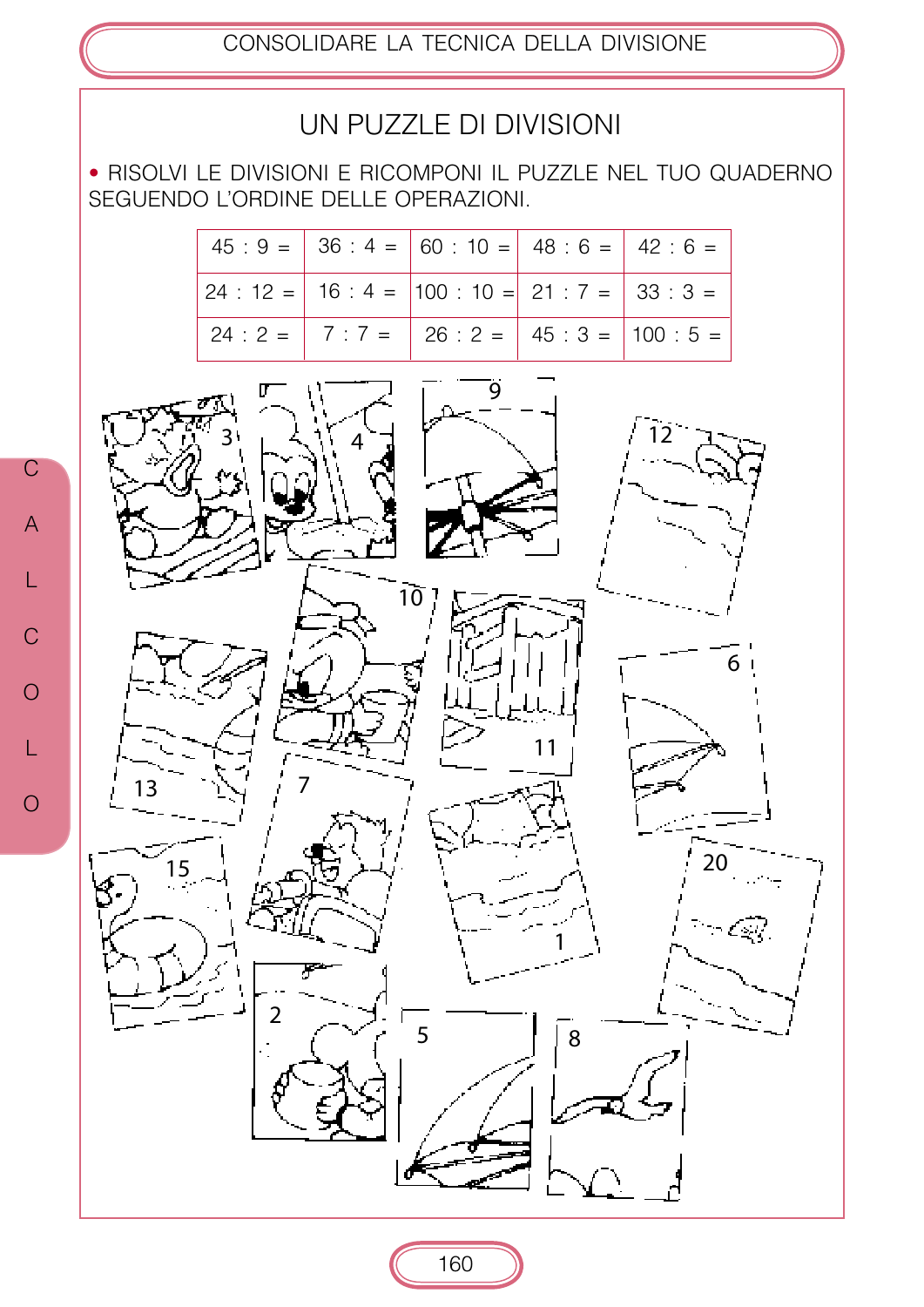COMPRENDERE UNA SITUAZIONE PROBLEMATICA GRAFICA



 $\overline{P}$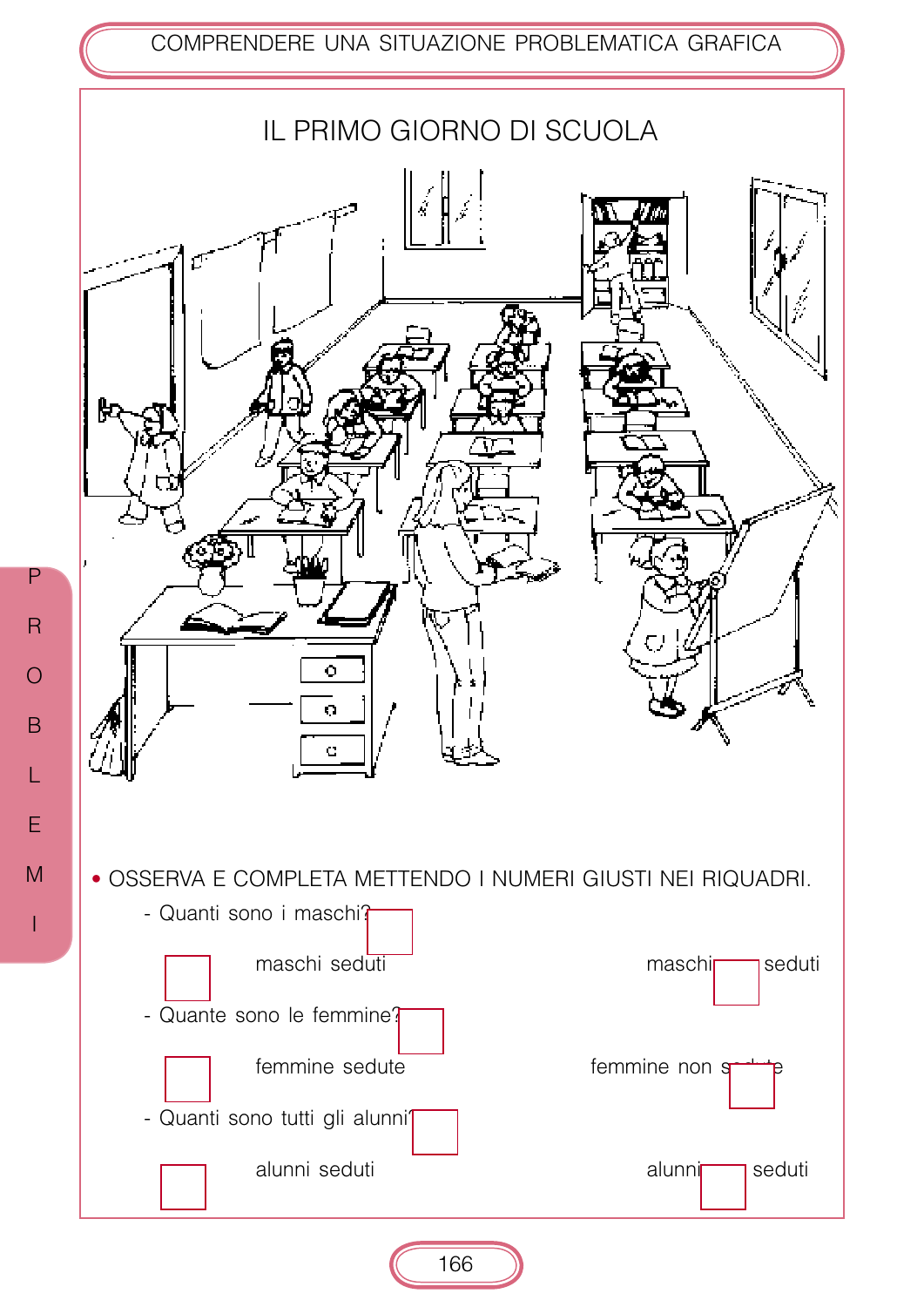COMPRENDERE E RISOLVERE SITUAZIONI PROBLEMATICHE

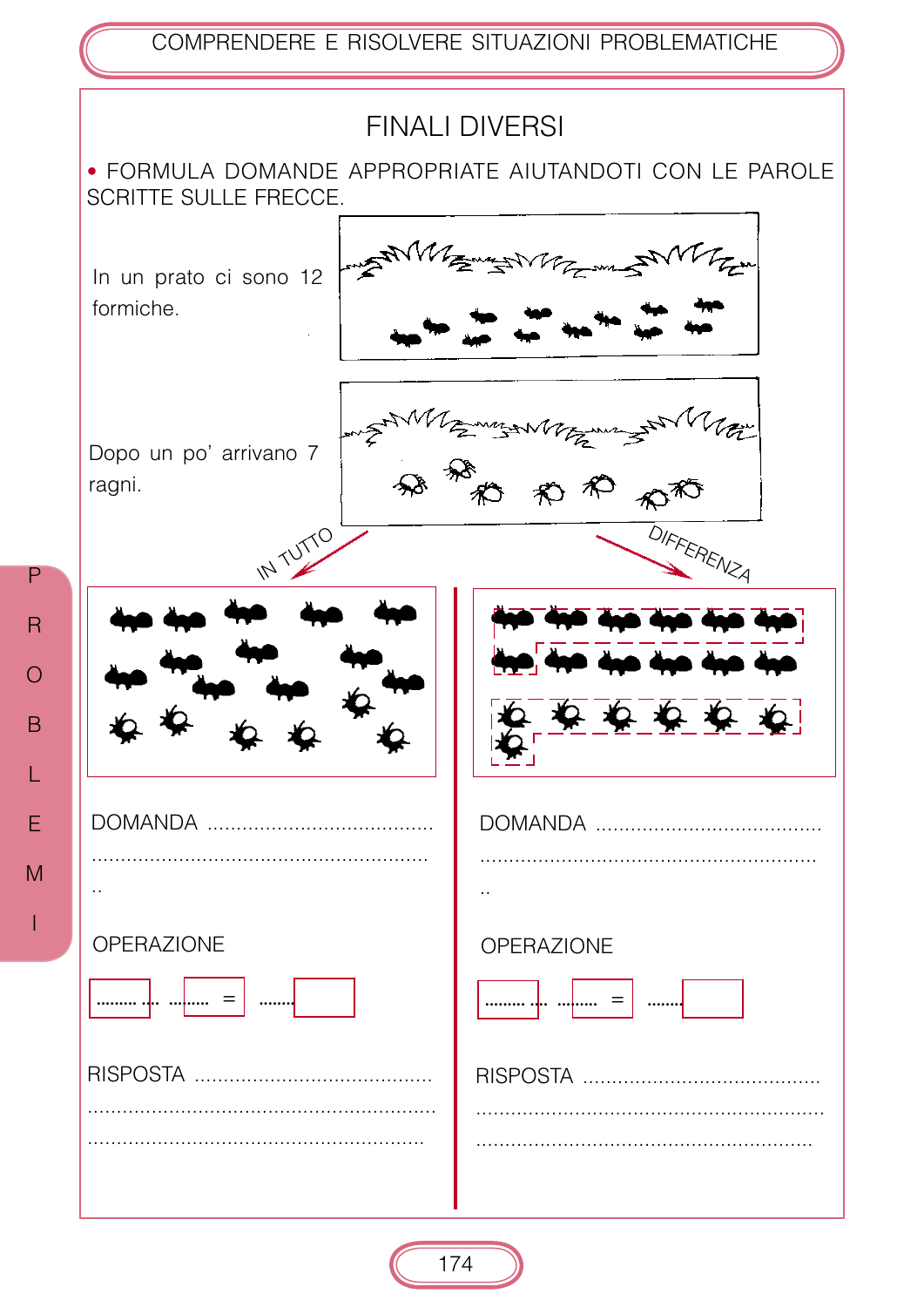COMPRENDERE E RISOLVERE SITUAZIONI PROBLEMATICHE **QUALE OPERAZIONE?** . PER RISOLVERE LE SEGUENTI SITUAZIONI, SCEGLI L'OPERAZIONE ADAT-TA COLORANDO NEL MODO GIUSTO IL RIQUADRO INTERNO. se devi trovare "il tutto" <del>GIALLO</del> se devi scoprire "il resto" o "quanto manca **VERDE** ÍL LIBRO HA 60 PAGINE: HO GIÀ LETTO 25 PAGINE. QUANTE PAGINE DEVO ANCORA LEGGERE? **QUANTI ALBERI** CI SONO NEL BOSCO? wφ استمرار OPERAZIONE: ..................... OPERAZIONE: ......... 5 PENNARELLI NON SCRIVONO E QUANTI PESCI CI SARANNO LI BUTTO VIA. QUANTI PENNARELLI NELLA BOCCIA? RESTANO NELLA SCATOLA? **OPERAZIONE: ....................** OPERAZIONE: .................

P

 $\overline{R}$ 

 $\bigcirc$ 

B

Ī.

E

M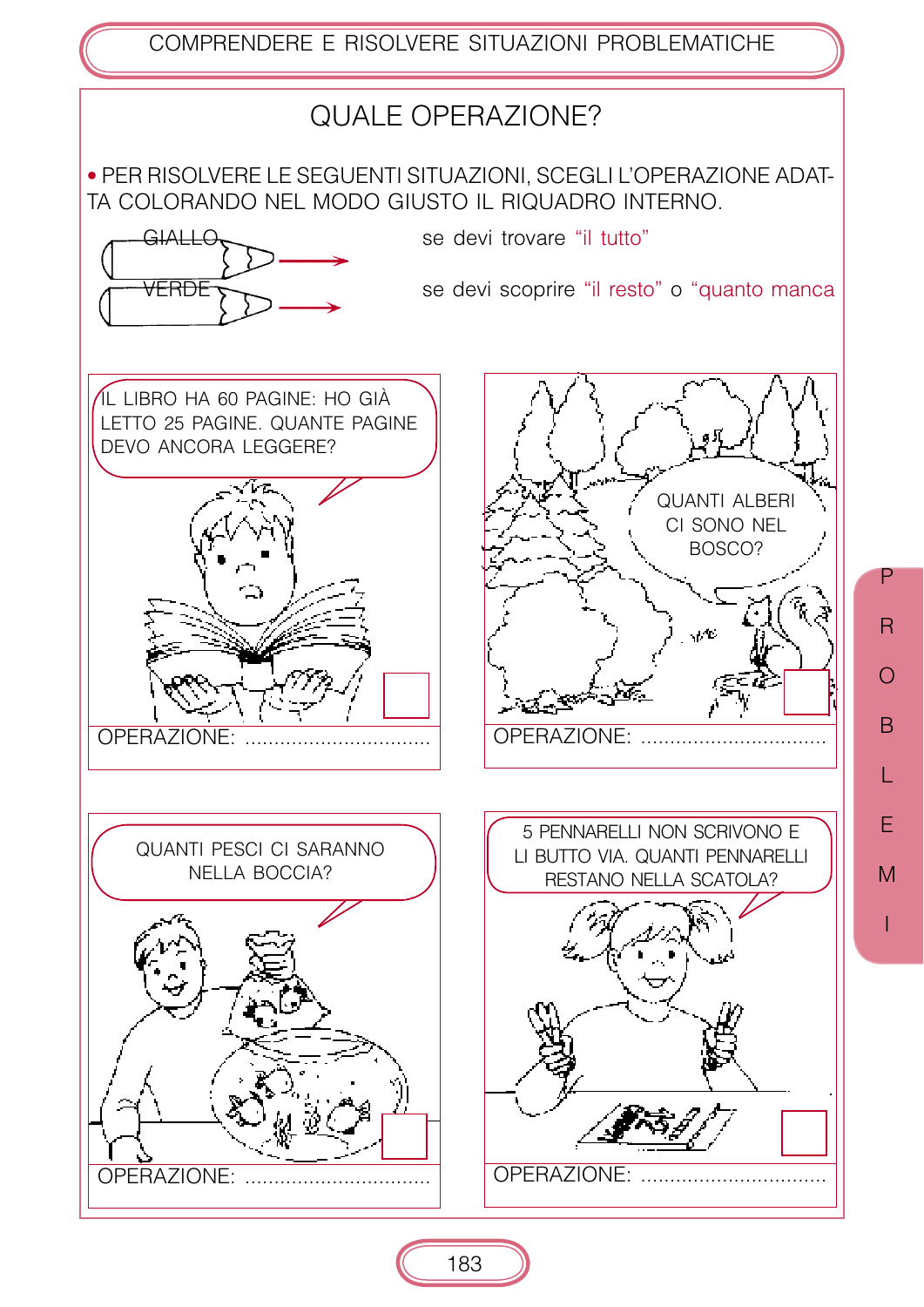## **QUALE OPERAZIONE?**

. PER RISOLVERE LE SEGUENTI SITUAZIONI, SCEGLI L'OPERAZIONE ADAT-TA COLORANDO NEL MODO GIUSTO IL RIQUADRO INTERNO.

se devi ripetere una quantità uguale per trovare "il **ROSSO** utto



**QUESTO È UN MAZZO DI 40 CARTE. AL** FINE DELLA DISTRIBUZIONE OGNUNO DI NOI AVRÀ LO STESSO NUMERO DI **CARTFI** OPERAZIONE:





P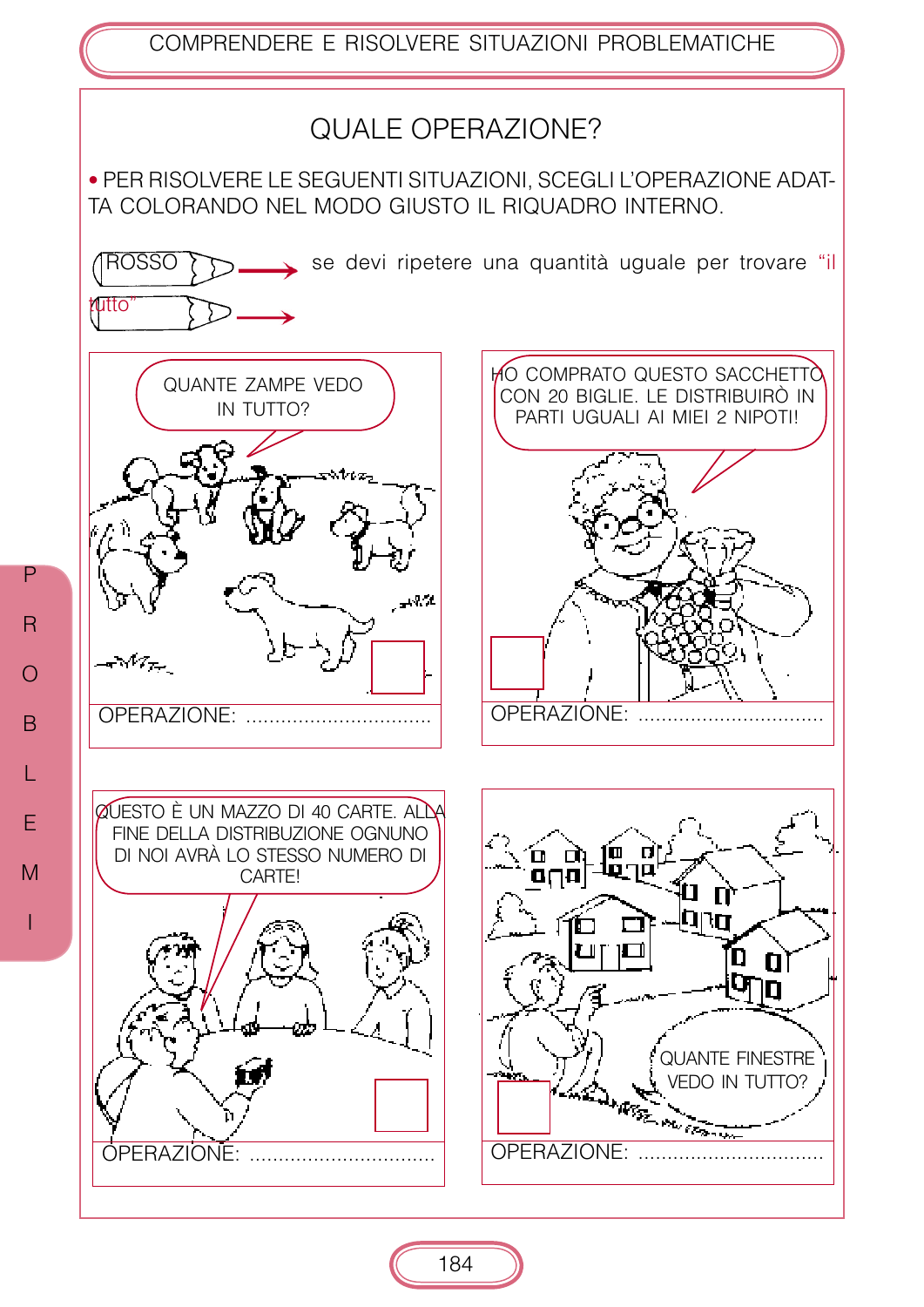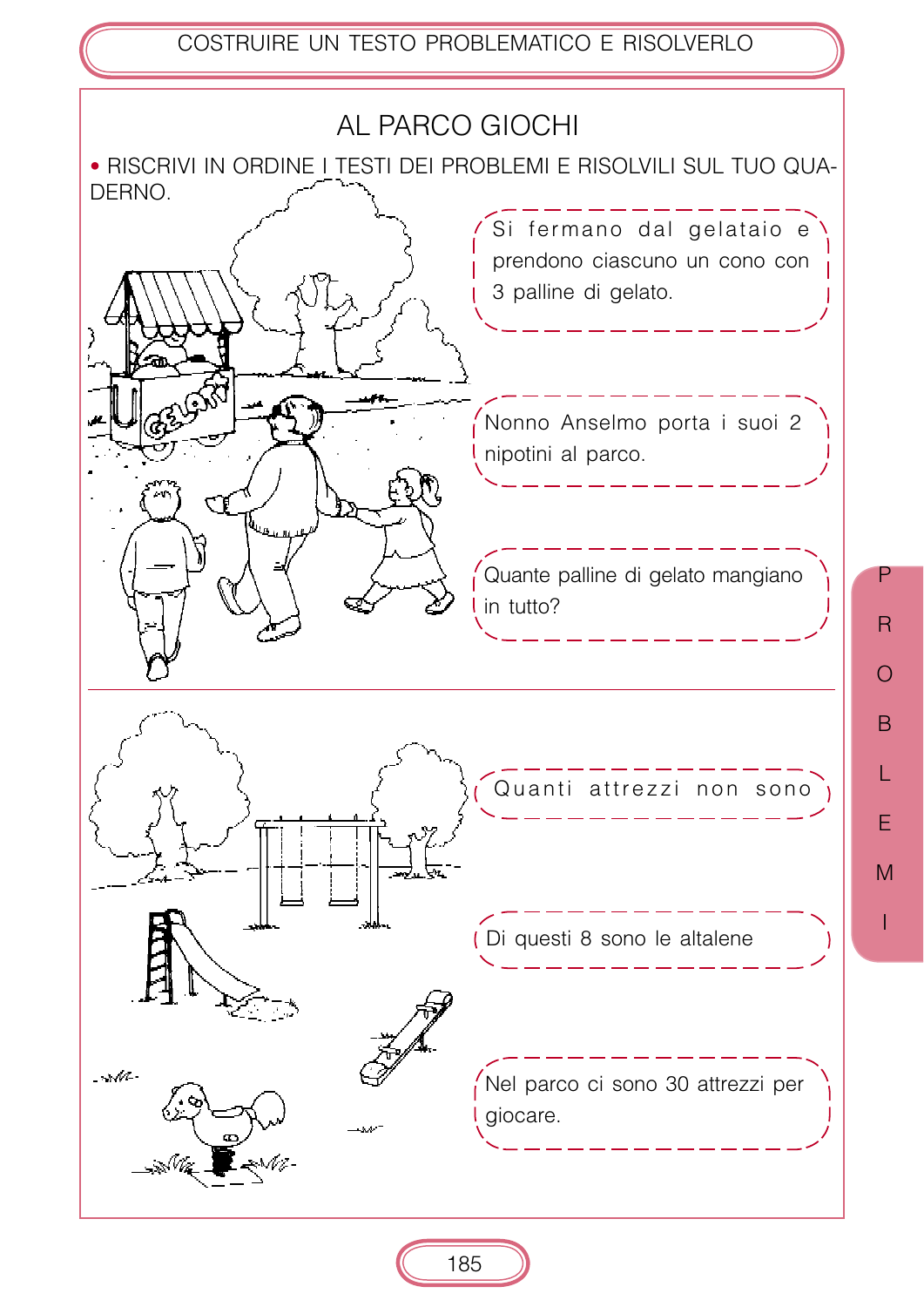COMPRENDERE E RISOLVERE SITUAZIONI PROBLEMATICHE

## PROBLEMLA RUOTA LIBERA

• PER OGNI PROBLEMA SEGNA L'OPERAZIONE ADEGUATA, POI RISOLVI NEL QUADERNO.

La ruota panoramica di Parcolandia Il fruttivendolo dispone 16 meloni ha 8 cabine. Ogni cabina ha 6 posti. in 8 cestini, Quanti meloni in ogni Quanti posti in tutto?



La fiorista ha comprato 50 rose gialle, 20 bianche e 15 rosse. Quante rose in tutto?







L'album di Vittoria può contenere 95 figurine. Ha già incollato 48 figurine. Quante figurine mancano?





Durante la cottura dei 30 oggetti in ceramica 9 si sono rovinati. Quanti oggetti non sono rovinati?



cioccolatini. Li confeziona mettendo 5

cioccolatini in ogni sacchetto. Quanti

sacchetti occorrono?

Le 15 galline di nonna Cleo producono ciascuna 4 uova. Quante uova può raccogliere nonna Cleo?





┿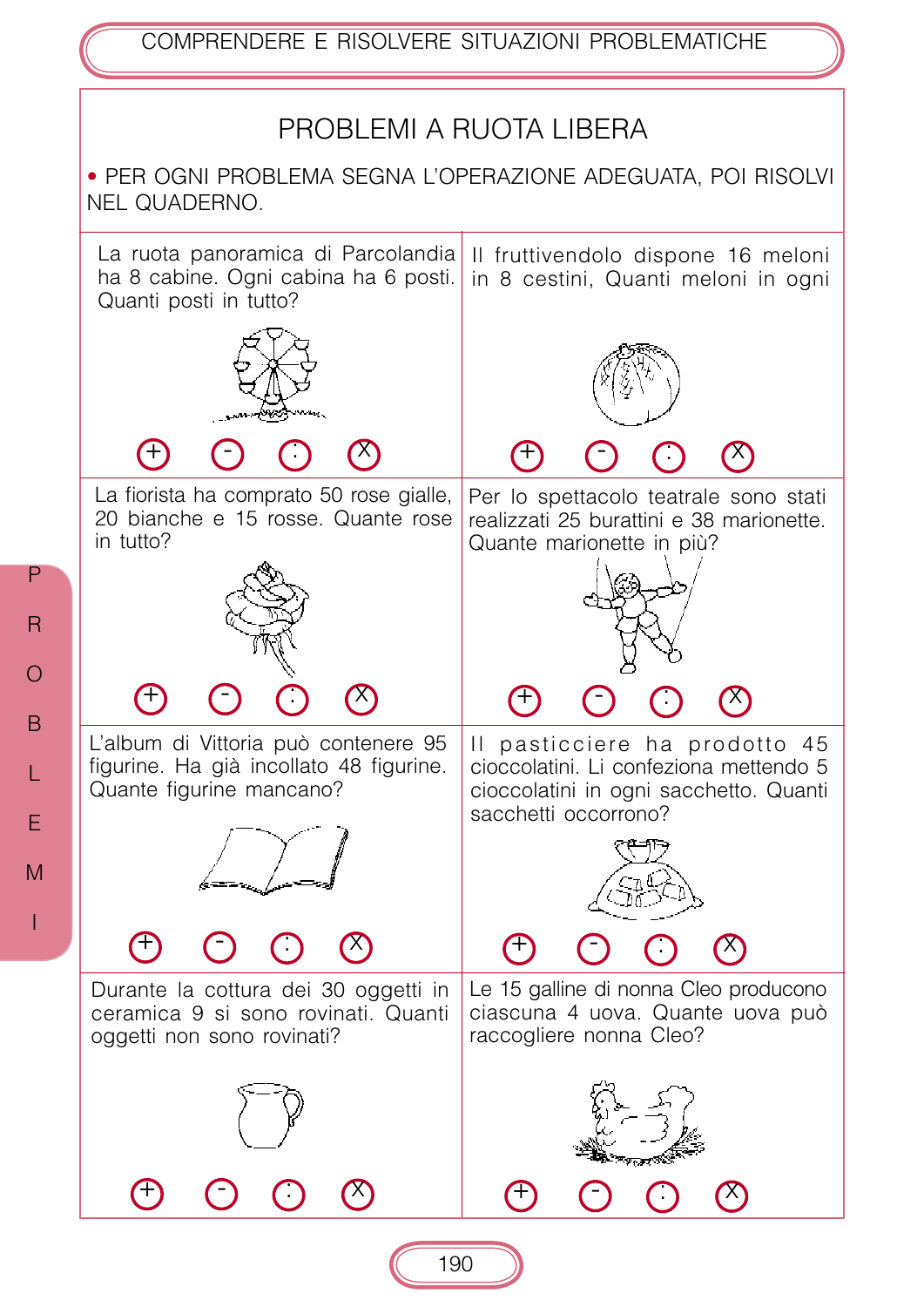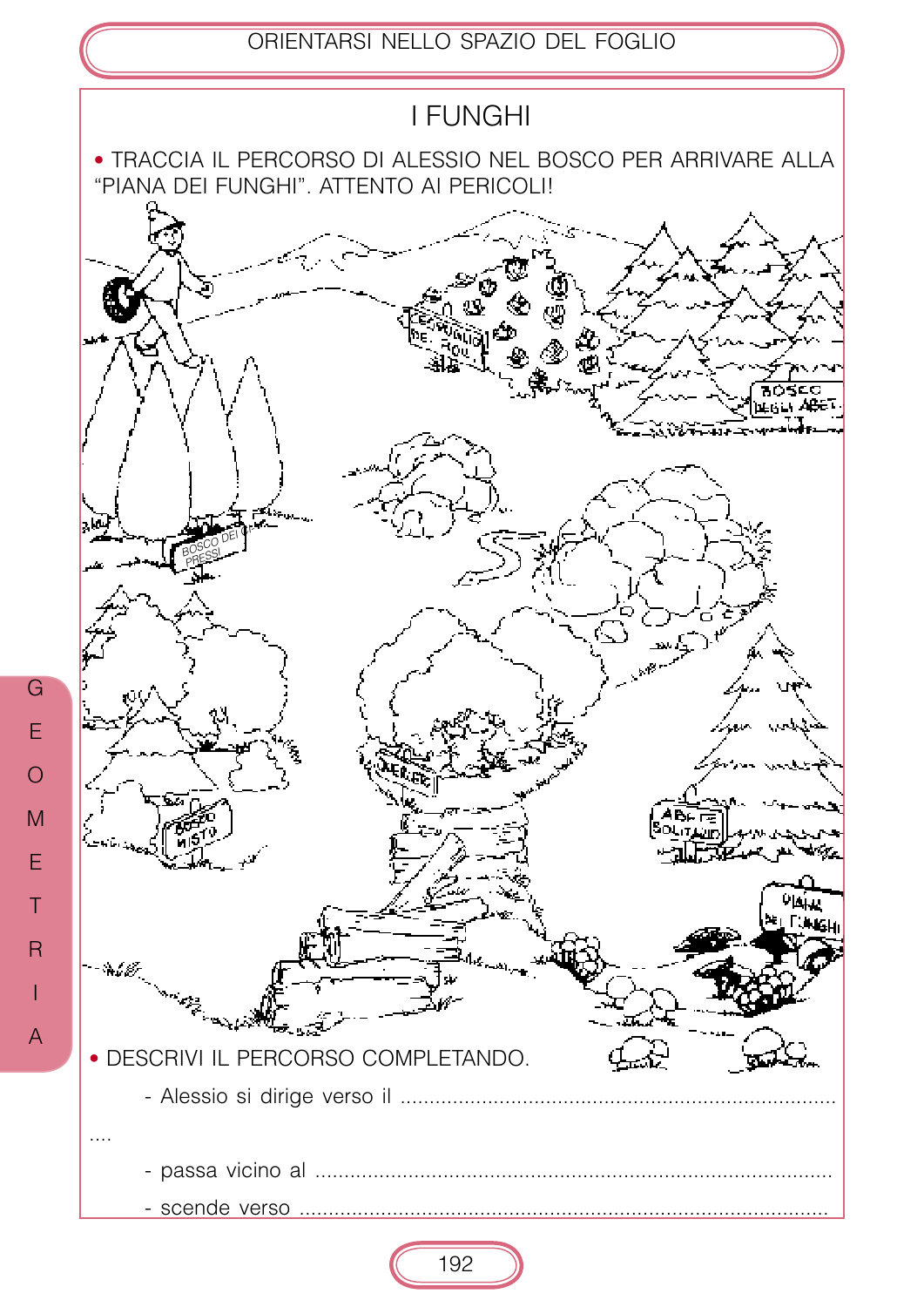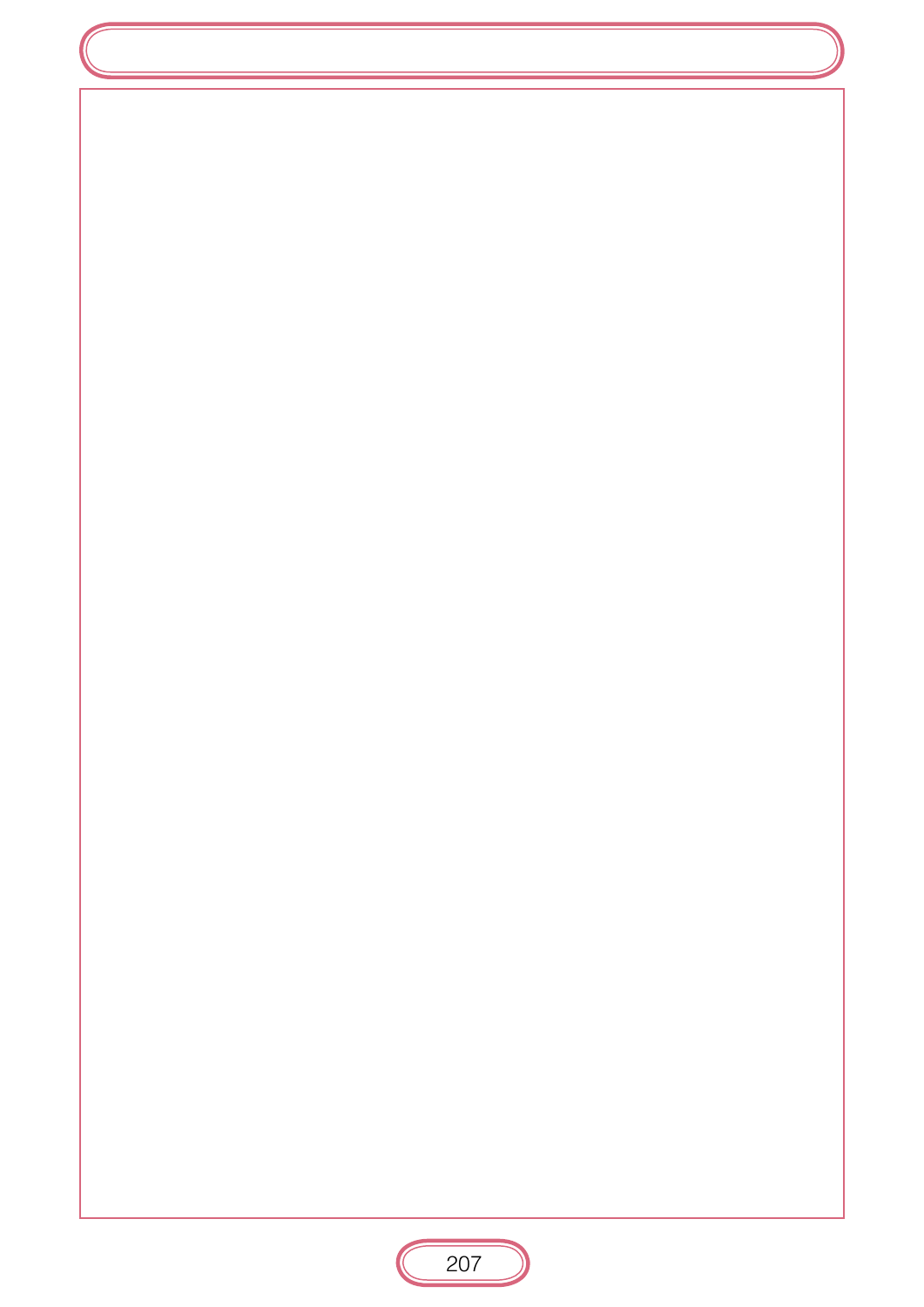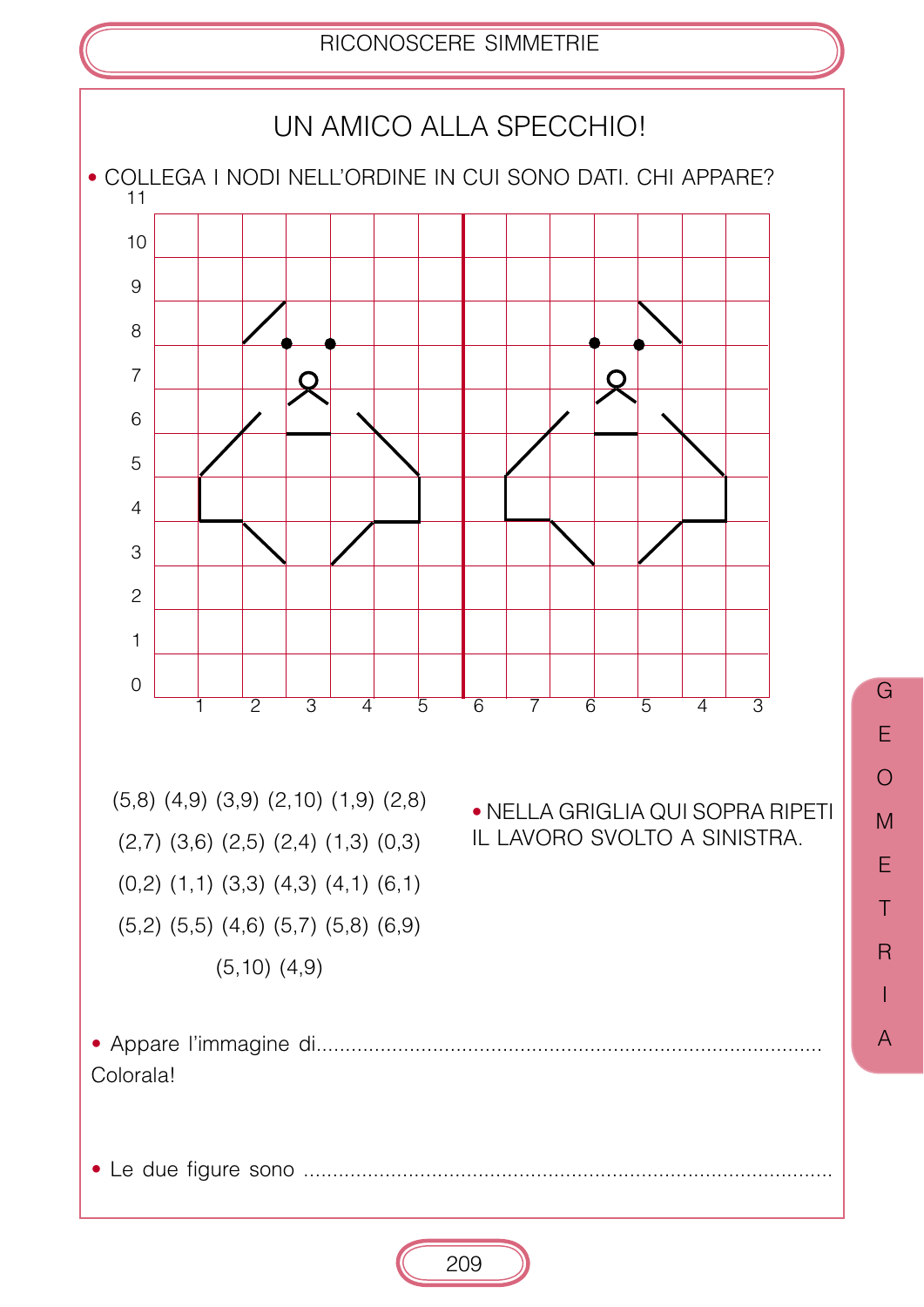EFFETTUARE MISURAZIONI CON CAMPIONI DIVERSI



• MISURA I DUE PERCORSI USANDO QUESTI TRE CAMPIONI DIVERSI E COMPLETA LA TABELLA CON IL NUMERO DI VOLTE CHE SI RIPETE OGNI CAMPIONE.



• IL PERCORSO SOTTO È STATO MISURATO CON I CAMPIONI 1 E 2 DEL PRECEDENTE ESERCIZIO.

SCRIVI QUANTO MISURA CON L'UNO E CON L'ALTRO.



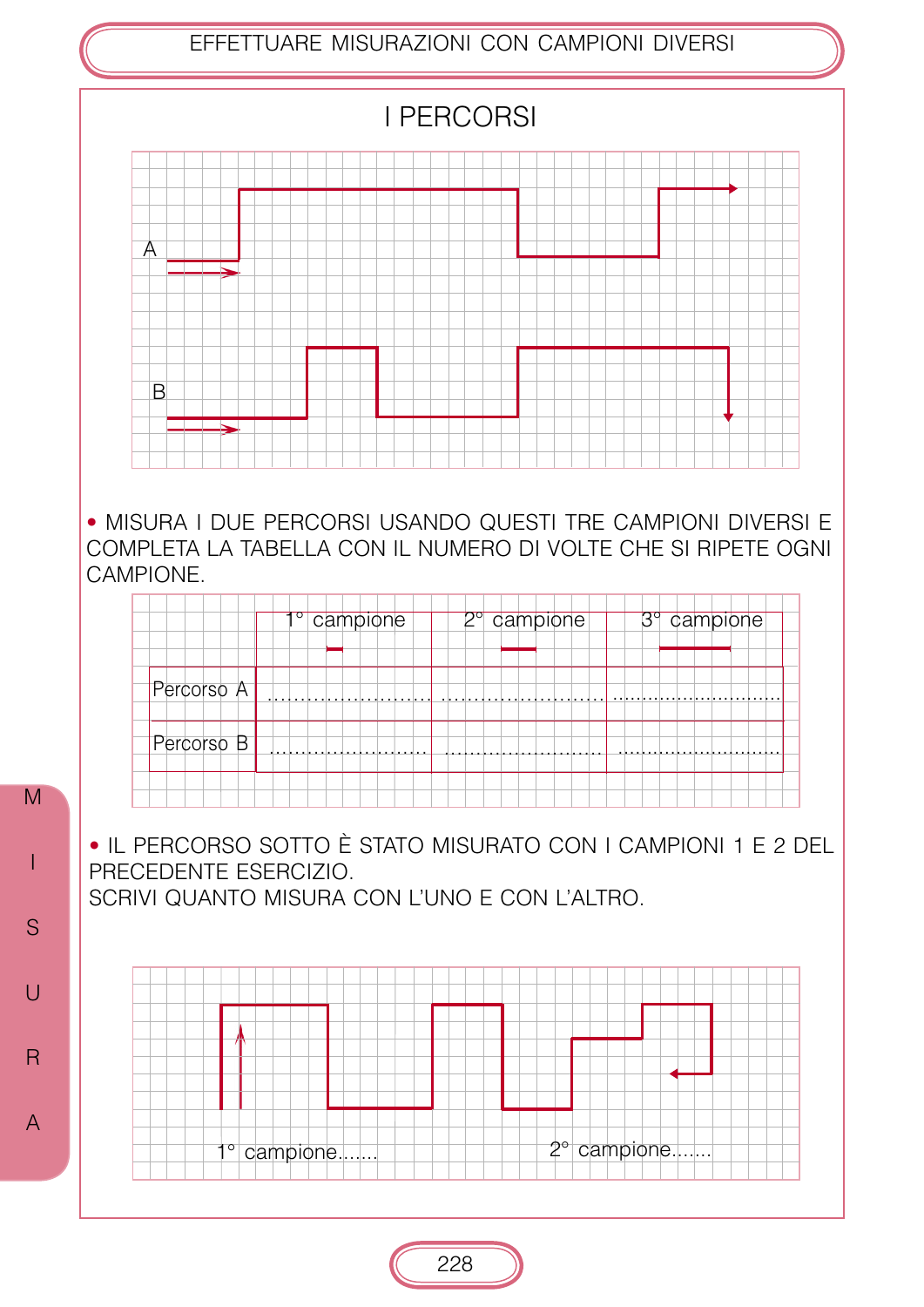EFFETTUARE CONFRONTI TRA MISURAZIONI ARBITRARIE (PESO)

## I SACCHETTI DI FRUTTA



Considera il peso degli alimenti della pagina precedente calcola quanto pesano questi sacchetti di frutta seguendo l'esempio.



M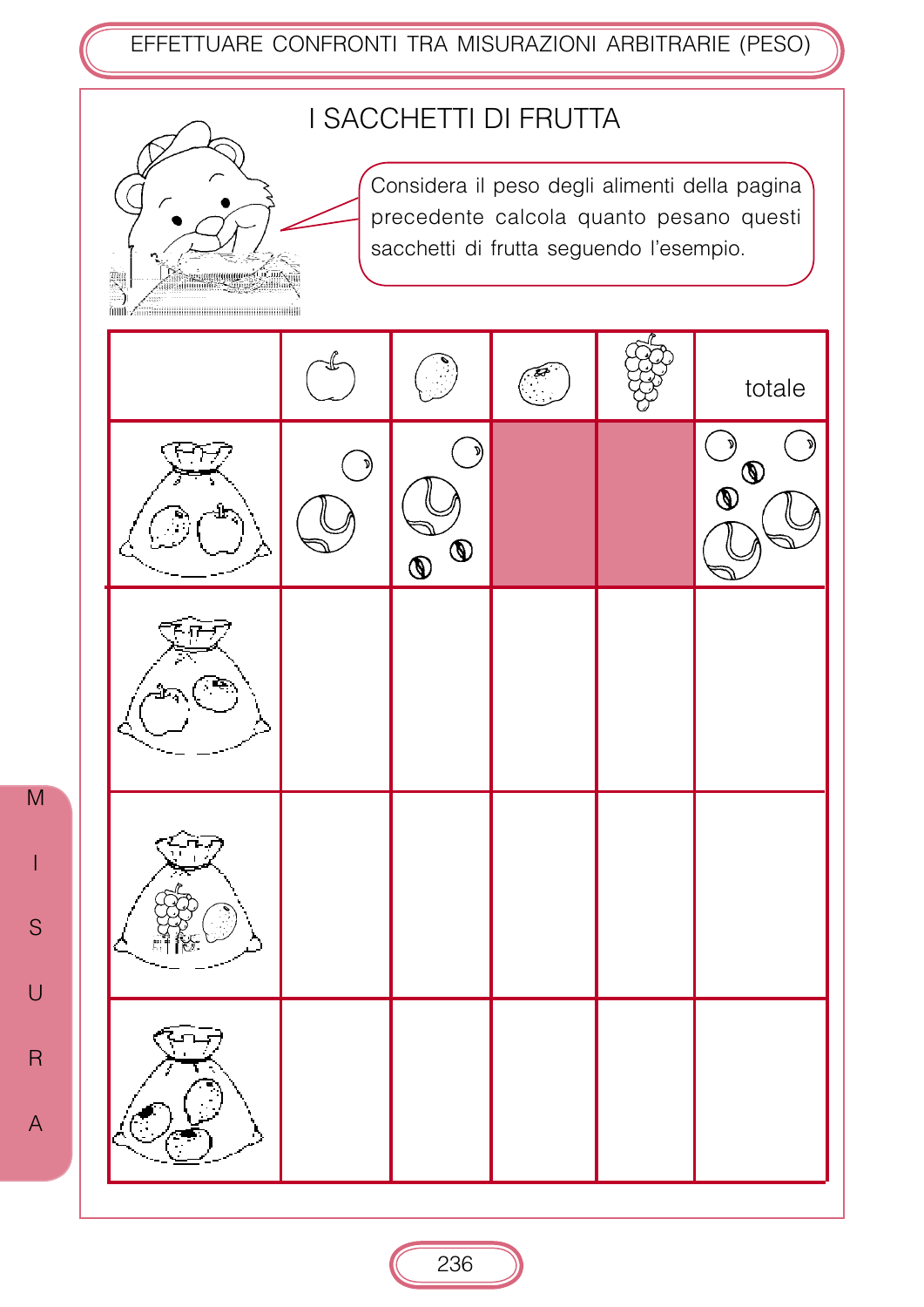EFFETTUARE MISURAZIONI ARBITRARIE (SUPERFICIE)



M

S

 $\bigcup$ 

 $\overline{R}$ 

A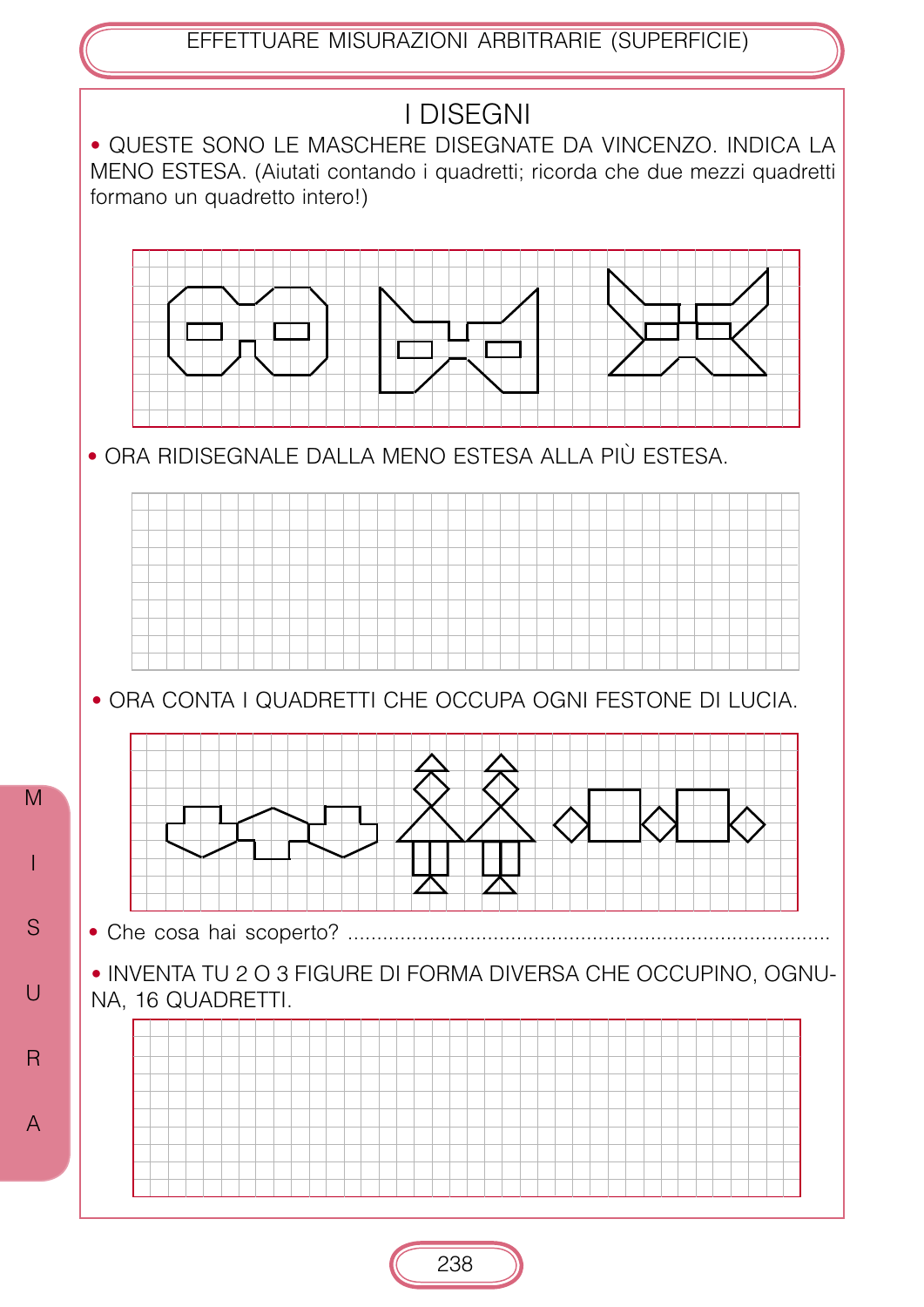IL TIRO AL BERSAGLIO

• CALCOLA I PUNTI CHE ELENA HA TOTALIZZATO AL LUNA PARK, GIO-CANDO AL TIRO AL BERSAGLIO.



Con i punti che Elena ha totalizzato può scegliere solo due tra i premi

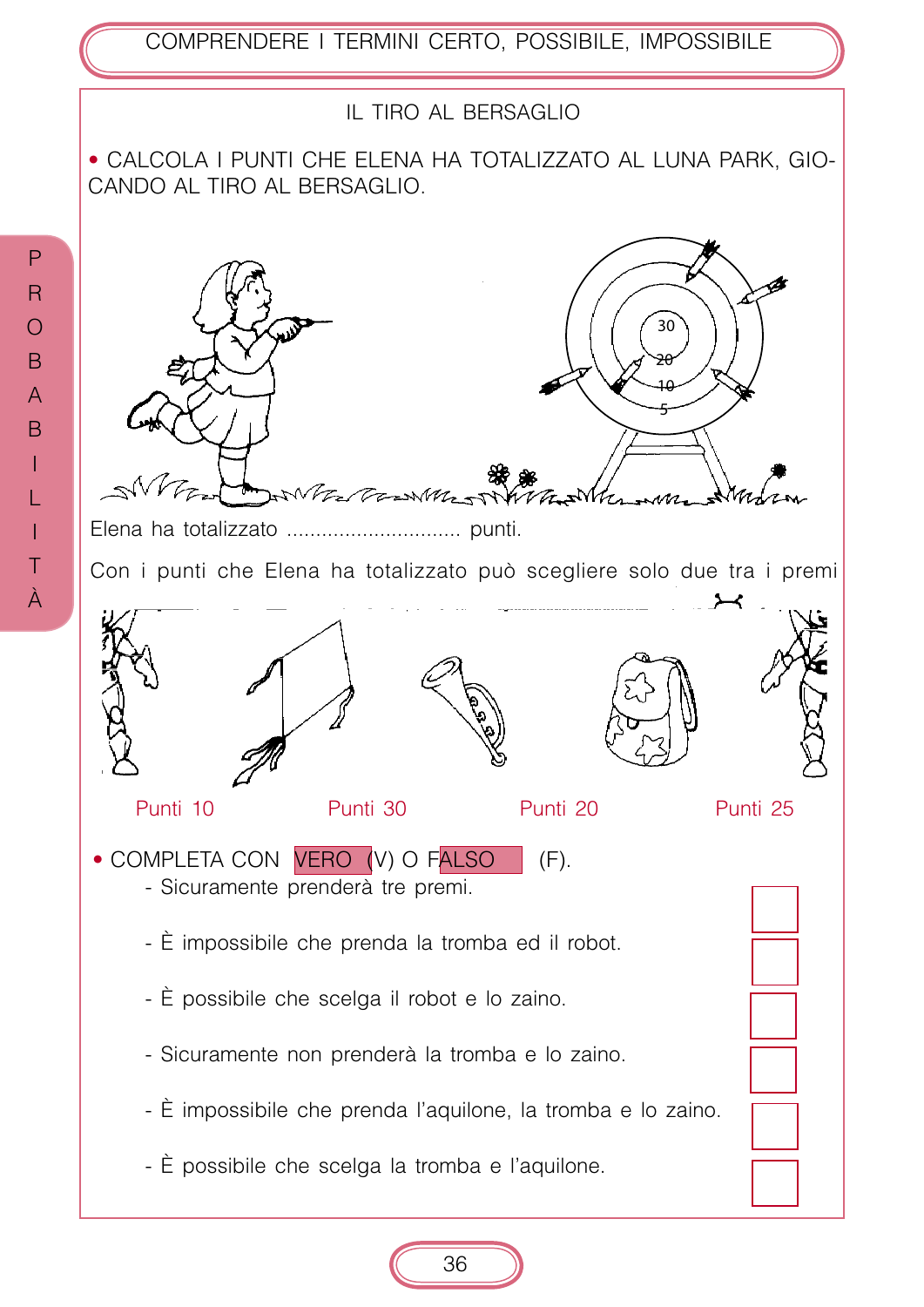#### OPERARE CON LA BASE DIECI



 $\overline{N}$ 

 $\bigcup$ 

M

E

 $\overline{R}$ 

 $\bigcirc$